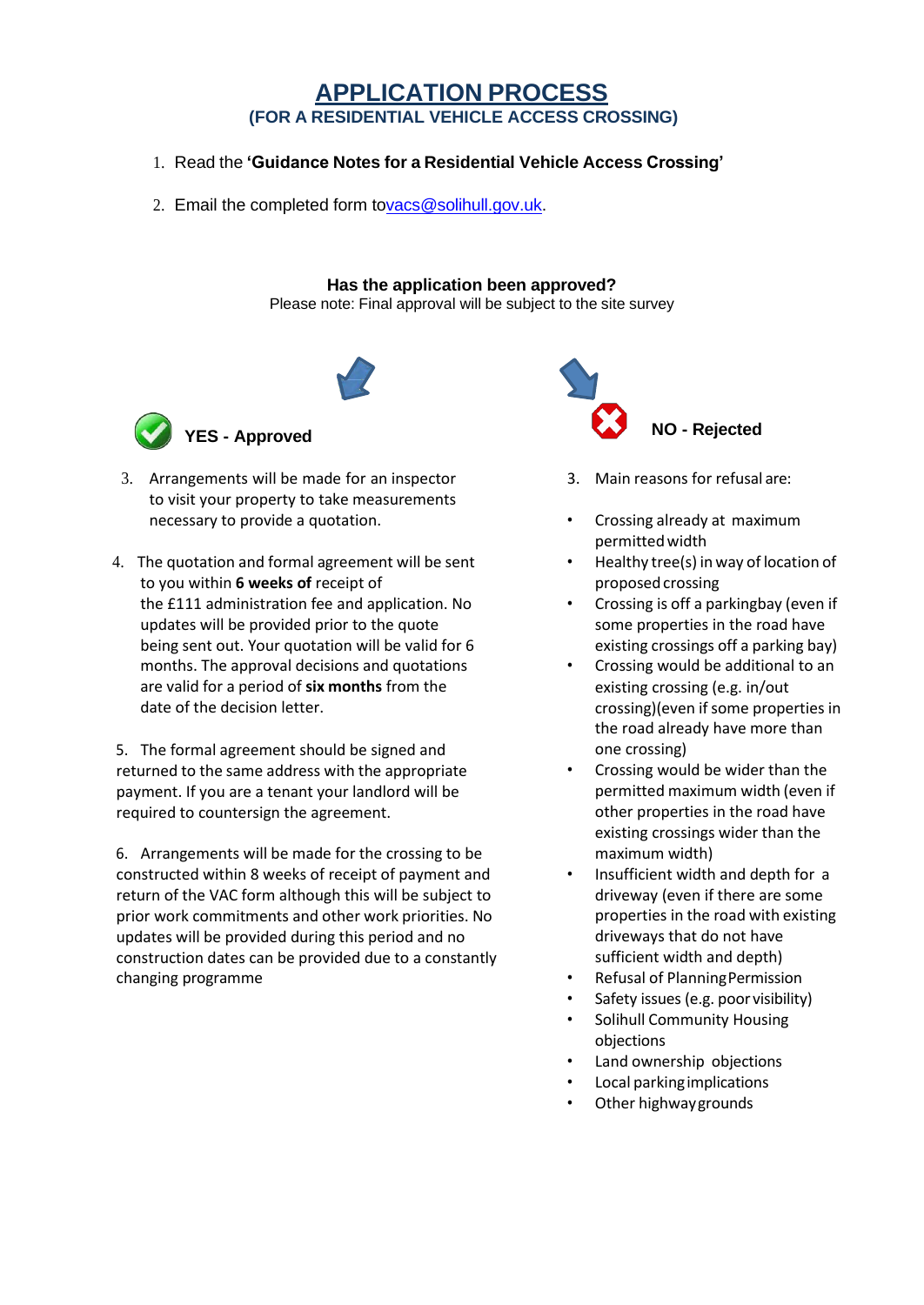# **GUIDANCE NOTES (FOR A RESIDENTIAL VEHICLE ACCESS CROSSING)**

# **Unsuccessful applications**

All applications are considered fairly, in line with these guidance notes and application process. If it is not possible for a crossing to be provided we will advise you in writing. Please refer to the sections within Page 1 on 'Restrictions' and the 'Application Process' for the main reasons applications are refused.

If you wish to challenge a refusal, the matter may be referred to the Head of Service at [vacs@solihull.gov.uk.](mailto:vacs@solihull.gov.uk)

Requests to review decisions must be in writing. When asking for a review you will need to clearly set out the reasons why you consider the criteria was not correctly applied. We will aim to respond within 4 weeks of having received your request.

# **Layout and Construction Details**

| <b>Single Crossings</b>                                                                                                                                       | <b>Shared Crossings</b>                                                                                                                                  |
|---------------------------------------------------------------------------------------------------------------------------------------------------------------|----------------------------------------------------------------------------------------------------------------------------------------------------------|
| Would normally consist of either 3 or 4 flat kerbs<br>with a tapered or transition kerb at either side.                                                       | Shared crossings can be constructed for two<br>adjacent properties.                                                                                      |
| The <i>minimum</i> width permitted is 2.7m, the<br>equivalent of 3 flat kerbs (not including the<br>tapered kerbs).                                           | The maximum width permitted is 9.0m, or the<br>equivalent of 10 flat kerbs (not including the<br>tapered kerbs or 10.8m including the tapered<br>kerbs). |
| The <i>maximum</i> width permitted is 3.6m, or the<br>equivalent of 4 flat kerbs (not including the<br>tapered kerbs or 5.4m including the tapered<br>kerbs). | Existing shared crossings can be extended to a<br>width of 9.0m.                                                                                         |
| Existing single crossings can be extended to a<br>width of 3.6m.                                                                                              |                                                                                                                                                          |



**Layout of a typical single vehicle access crossing**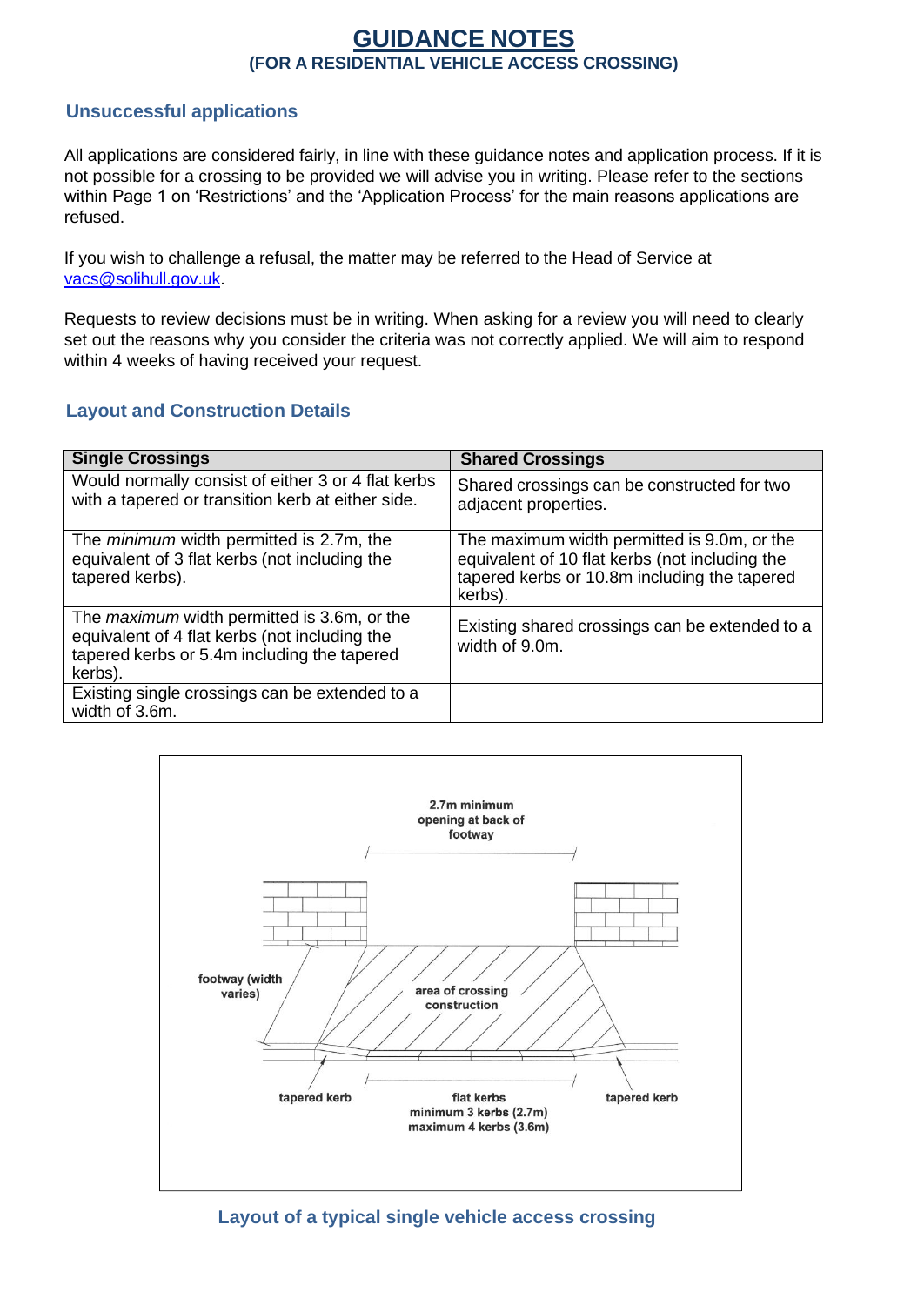#### **Cost**

- A VAC is charged at £184 per square metre of tarmac that needs to be laid.
- There is a minimum charge of £546 which will be payable if only a small area requires work.
- When making an application you are required to pay a *non-refundable* £111 administration fee.
- A typical cost for a four dropped kerb crossing is approximately £1400 although this may vary depending on the width of the pavement or verge. Additional costs may be required to relocate street furniture. The minimum cost for moving a lamp column is £2000 and a street name plate £200.
- If existing service equipment (such as BT boxes etc.) are found in the vicinity of the proposed crossing, we will need to contact the relevant service provider for quotations for a service diversion. This will add significantly to the overall cost of a crossing and will increase the timescales for providing you with a quote.
- Payments can be paid online (via the link on the Dropped Kerb webpage) or by debit card.
- The costs of a crossing can be paid for in instalments (which you can request when returning the quotation acceptance form). This is usually paid over a 10 month period; however the Council will not carry-out any works until full payment for the crossing is received.

## **Planning Permission**

- The applicant will also require planning permission for a vehicle access crossing if:
	- $\overline{\phantom{a}}$  The property has the frontage directly onto a classified road
	- $-$  The property is a listed building
	- $-$  The property is other than a house for a single-family e.g. flat, maisonette, commercial or industrial premises or operation.
- Guidance on applying for planning permission can be found at the following webpage: [www.solihull.gov.uk/Resident/Planning/planninghomeowners/applyforpermission](http://www.solihull.gov.uk/Resident/Planning/planninghomeowners/applyforpermission)
- Furthermore, from 1 October 2008, the permitted development rights that allow householders to pave their front garden with an impermeable surface have been removed. Planning permission is required that details the proposed drainage provisions prior to any works being undertaken to construct a driveway in impermeable material or for the Council to then construct a VAC. This will limit the contributory risk of flooding and pollution of watercourses. The hardstanding within the property must be built so that water does not drain from it across the footway. Suitable drainage must therefore be provided within the boundaries of the property. Permeable surfaces, which drain freely, will not require planning permission.
- 'Communities and Local Government' and the 'Environment Agency' have produced a document 'Guidance on the permeable surfacing of front gardens'. This provides advice on constructing a permeable surface and details the background to the change in planning requirements. This is a free document which can be down loaded from the website: [www.communities.gov.uk/publications/planningandbuilding/pavingfrontgardens](http://www.communities.gov.uk/publications/planningandbuilding/pavingfrontgardens)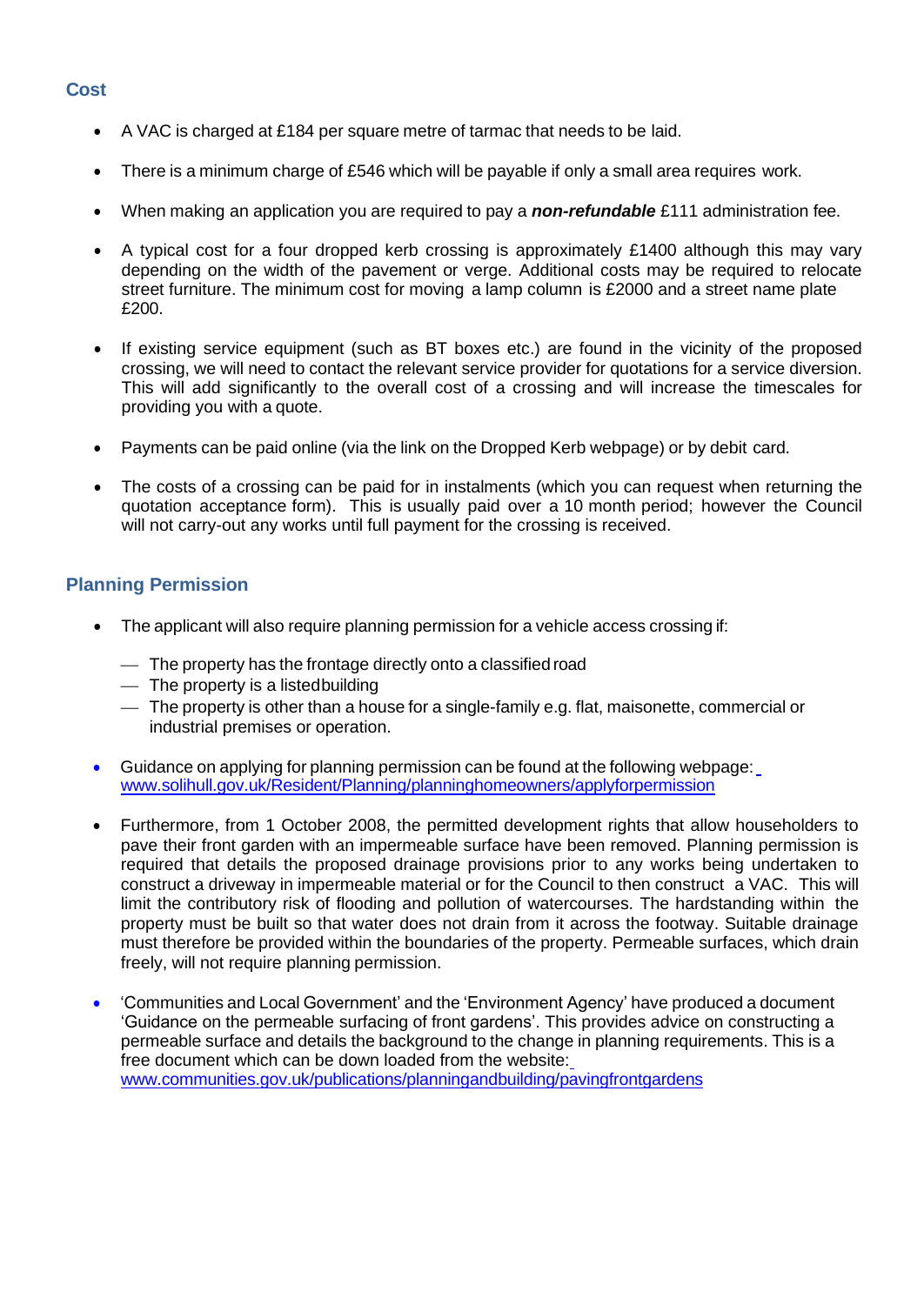### **Restrictions**

- The Council will *not ordinarily* support more than one crossing per property.
- VACs will *not* be permitted off parking bays.
- A VAC constructed off a turning head will be approved where there is a benefit in removing vehicles from the highway. It will be made clear to the applicants that the provision of the VAC is to keep the turning area clear of parkedvehicles.
- Any work required relocating utilities and underground apparatus in the footway and/or the removal of any obstructions such as lamp columns, street nameplates and/or any other measures to ensure the safe passage of vehicles will be charged to the applicant. This cost will be detailed at the time of the quotation.
- The removal of any healthy trees in the footway or verge to accommodate a VAC will *not* be allowed.
- A road with speed limits of 30mph or higher will require greater clear visibility and will therefore need to be assessed prior to approval being given. These roads may also be part of the classified network and require planning permission as detailed above.
- Any application for the construction of a VAC may be refused or modified on the grounds of safety. In this case you will be contacted by an officer before the VAC is constructed.
- Gates fitted across the vehicle entrance to your property, will require planning consent, and may in no circumstances open outwards across the footpath or carriageway (Highways Act 1980 - Section 153). There must also be a minimum distance of 6 metres from the face of kerb to thegates.

### **Quotation for Works and Works Programme**

- We aim to send out a quote *within 6 weeks* of receipt of payment for the £111 administration fee and application. Please note; further time will be required if service diversions are required, however you will be informed of revised timescales within the above period.
- Work to construct new VACs, will be undertaken *within 8 weeks* of receipt of full payment for construction of the works and return of the VAC agreement located at the bottom of the letter.
- Where works are delayed or require traffic management resulting in longer timescales, then the resident will be informed via email or telephone and a revised installation date offered.

#### **Right of Access and Maintenance**

- The construction of a VAC does not give the occupier of any adjoining land any rights of ownership of the VAC - only the right to drive across the footway to gain access to a property with a private/light goods vehicle.
- Under no circumstances are vehicles permitted to park on VACs as this would cause an obstruction for pedestrians.
- From the date of completion, the Council as Highway Authority will assume responsibility for its maintenance at no extra cost to the occupier.
- The rectification of any damage caused by inappropriate use such as heavy vehicles using the crossing to access the property would be chargeable to the occupier or offender.